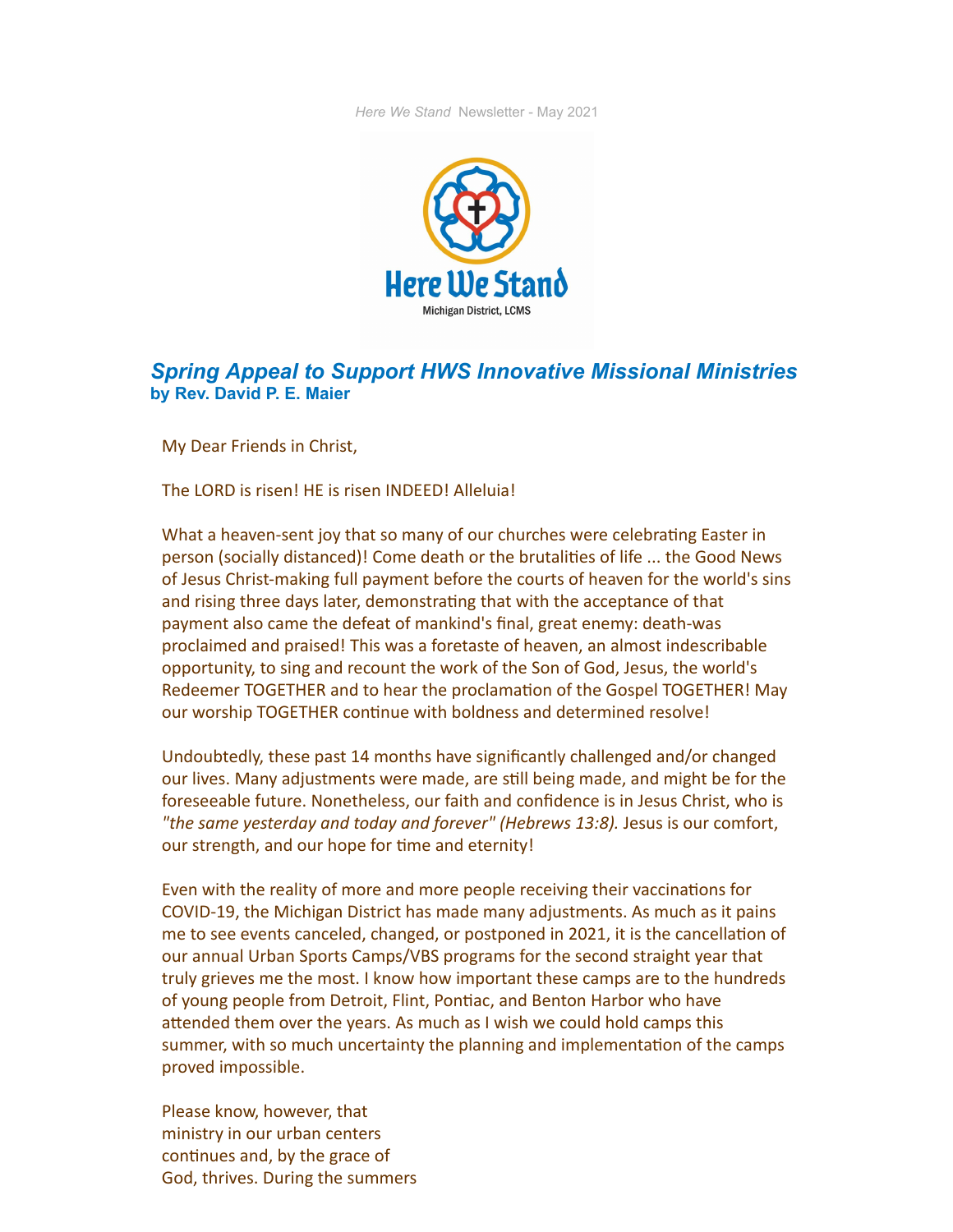when the camps have taken place, it was your generosity and the generosity of many others that made them possible. So, dear friends, although the camps are vacant this summer, will you please join me in financially supporting and strengthening numerous other urban ministries through our Acts 2 Enterprise (A2E) outreach initiatives? As one ministry opportunity is temporarily halted, God is opening others so that even more lives can be touched.

Here's some great news to consider: The annual budget for



Megan Schultz, Family Life Minister at Large - Detroit (pictured top right) and Rev. Robert Mikkelson stand with 6 of the 7 children who were baptized at Peace, Detroit on March 28, 2021.

A2E has grown by approximately \$71,000. This is a blessing! Why? Because as ministry grows and lives are changed, so do ministry costs. We are grateful that ministry is growing. We are thankful for the opportunity to trust our Lord all the more to meet this significant annual increase even in these challenging times. He continues to demonstrate that through His people-through you and through your past generous financial support-urban ministry will be abundantly supported.

Friends, recently a very generous donor blessed our A2E Ministries with a gift of \$71,000, which addresses our annual increase. Thus, my plea to you is to help us raise a portion of the remaining \$719,000 budget so that some of our state's most vulnerable people of God-including many, many children-continue to receive the services they need, all while hearing the life-saving Good News of the Gospel.

Here are some of our ongoing urban ministries:

\* Several congregations in Detroit provide direct services to their communities including Saint Philip, Peace, Family of God, and Pan de Vida (Hispanic congregation). Rev. Christopher Bodley continues to serve at Bethany and provides outstanding leadership to the many A2E ministries. Bethany recently began an outdoor PE outreach fitness class which includes a faith component, as well as an online grief support program in partnership with the Ronald Brown Academy. In addition, Megan Schultz was installed as Family Life Minister at Large for the City of Detroit and has begun work with several metro Detroit congregations to create new and exciting ways to connect with members and the community through a partnership with Gifts for All God's Children.

> \* Rev. Dietrick Gladden has returned to the Michigan District to serve as pastor of Charity and Mt. Calvary Lutheran Churches in Detroit. He also serves on the board of Camp Restore Detroit. Elli's House and the pre-natal clinic ministry continue serving and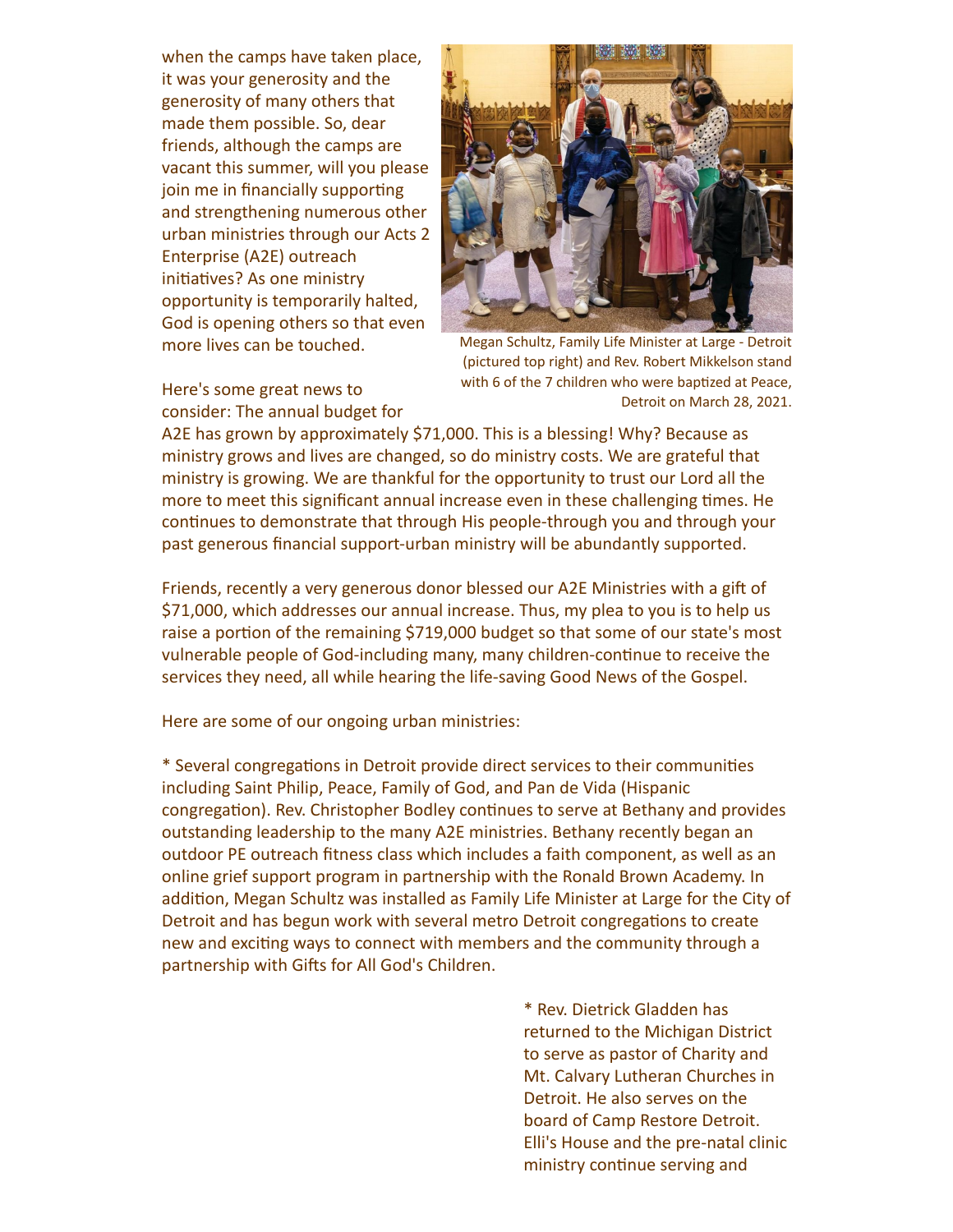

Volunteers through Camp Restore clean up a home in the neighborhood.

reaching out to urban communities in Detroit, and GreatStart Preschool programs operate out of Mt. Hope, Allen Park and St. Thomas, Eastpointe.

\* Rev. Christian Jones oversees the multiple ministries of Franklin Avenue Mission in Flint. They have continued to provide 200-300 meals every Tuesday and Thursday to the community, as well as hygiene items, diapers and wipes,

and clothing. Mercy House has also continued to provide transitional housing for mothers and their families.

\* Rev. Christopher Jung continues to make significant in-roads in the city of Pontiac through St. Paul Community Lutheran Church. They have continued to serve many through their food pantry, weekly community dinners, and health classes offered by their parish nurse, Mary McColeman.

\* In the southwest part of the state, Benton Harbor Lutheran Outreach continues to provide food distribution services for that community and beyond.

I recognize that I've not given mention of ALL the various and abundant ministries that are currently in our urban areas-or those which are being planned-but I am hopeful that you can begin to understand the impact our many ministries are making in individual lives and in communities. Please join us by allowing our urban missionaries to be your hands at work in the communities in which they serve. Thank you for your prayerful consideration and generosity!

Your brother in Christ and fellow laborer in the harvest field, Rev. Dr. David P. E. Maier Michigan District, LCMS

#### **Campaign Initiatives**

Professional Church Worker Scholarships Innovative Missional Ministry Michigan District Endowment International Ministry

### **Campaign Progress**

Over \$8.83 million in gifts, pledges, and congregational goals to date.

### **Congregation Highlights**

We would like to thank St. Paul, Millington for joining the campaign with their recent gift.